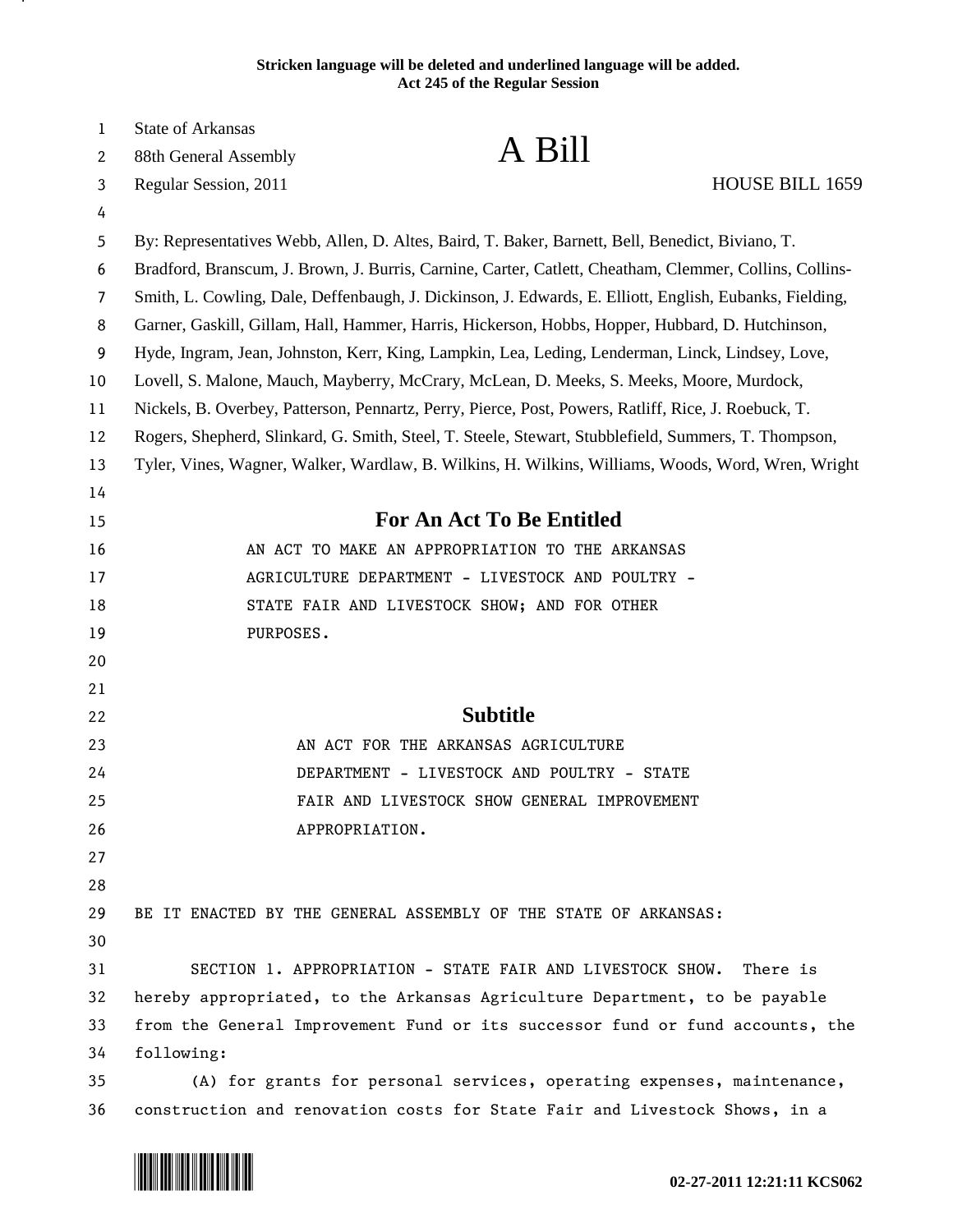sum not to exceed................................................\$600,000. SECTION 2. SPECIAL LANGUAGE. NOT TO BE INCORPORATED INTO THE ARKANSAS CODE NOR PUBLISHED SEPARATELY AS SPECIAL, LOCAL AND TEMPORARY LAW. Notwithstanding any other rules, regulations or provision of law to the contrary the appropriations authorized in this Act shall not be restricted by requirements that may be applicable to other programs currently administered. New rules and regulations may be adopted to carry out the intent of the General Assembly regarding the appropriations authorized in this Act.

 SECTION 3. DISBURSEMENT CONTROLS. (A) No contract may be awarded nor obligations otherwise incurred in relation to the project or projects described herein in excess of the State Treasury funds actually available therefor as provided by law. Provided, however, that institutions and agencies listed herein shall have the authority to accept and use grants and donations including Federal funds, and to use its unobligated cash income or funds, or both available to it, for the purpose of supplementing the State Treasury funds for financing the entire costs of the project or projects enumerated herein. Provided further, that the appropriations and funds otherwise provided by the General Assembly for Maintenance and General Operations of the agency or institutions receiving appropriation herein shall not be used for any of the purposes as appropriated in this act.

 (B) The restrictions of any applicable provisions of the State Purchasing Law, the General Accounting and Budgetary Procedures Law, the Revenue Stabilization Law and any other applicable fiscal control laws of this State and regulations promulgated by the Department of Finance and Administration, as authorized by law, shall be strictly complied with in disbursement of any funds provided by this act unless specifically provided otherwise by law.

 SECTION 4. LEGISLATIVE INTENT. It is the intent of the General Assembly that any funds disbursed under the authority of the appropriations contained in this act shall be in compliance with the stated reasons for which this act was adopted, as evidenced by the Agency Requests, Executive Recommendations and Legislative Recommendations contained in the budget manuals prepared by the Department of Finance and Administration, letters, or